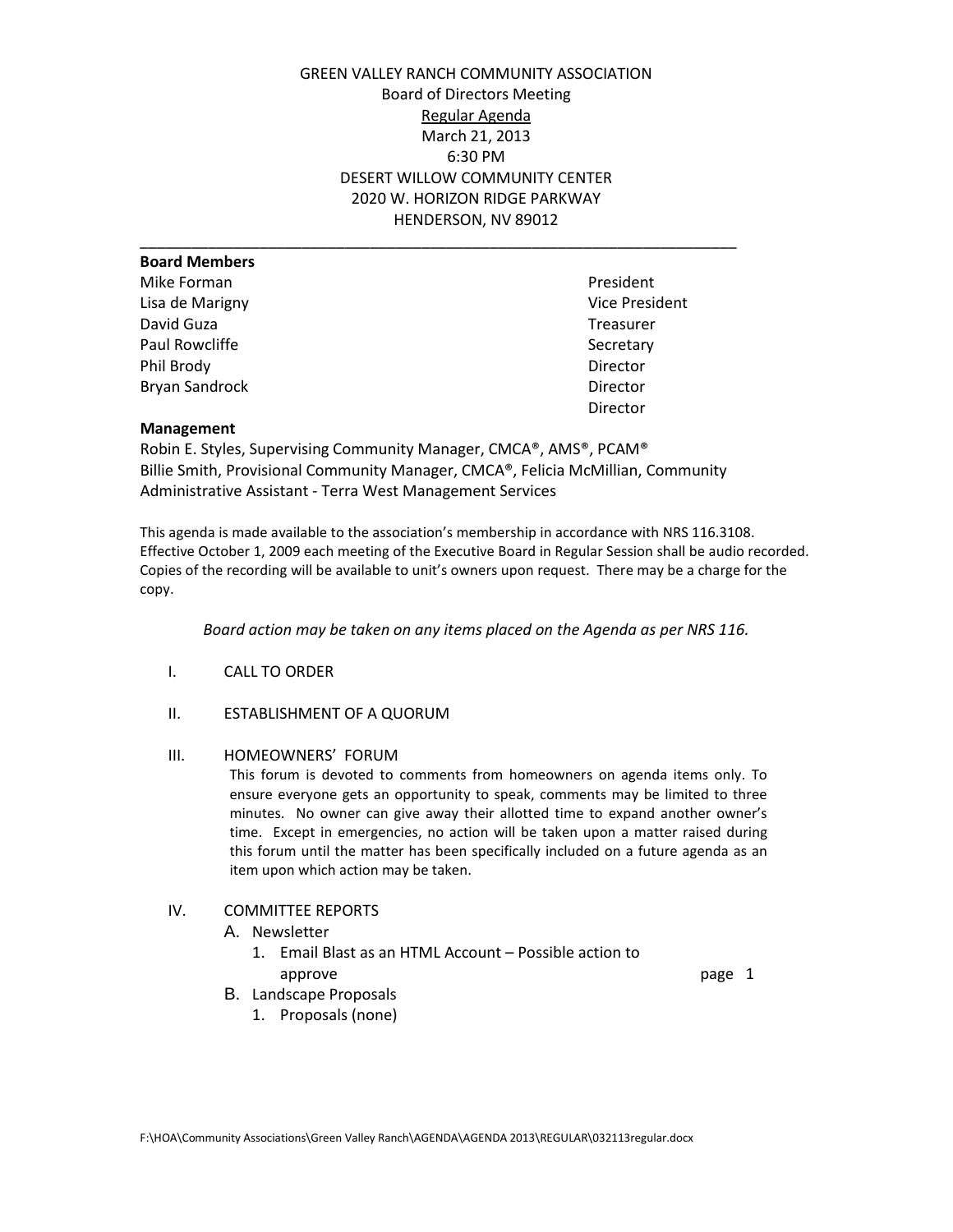Green Valley Ranch Community Association Regular Agenda March 21, 2013 Page 2

- C. Architectural
- D. Social
- E. Safety & Security
- F. Government Relations

# V. CONSENT AGENDA ITEMS

Unless an item is pulled for discussion, the Board of Directors will take action on all consent agenda items with one motion, accepting the recommendations as stated on the agenda item. To pull an item for discussion, please notify the Board President before action is taken on the consent agenda items.

|       | A. Approval of Minutes - February 21, 2013<br>B. Treasurer's Report<br>C. Acceptance of Financials - January 2013                                                                                                                                           | pages 2-8<br>page 9 | pages 10-22 |
|-------|-------------------------------------------------------------------------------------------------------------------------------------------------------------------------------------------------------------------------------------------------------------|---------------------|-------------|
|       | D. 2013 Approved Landscape Proposals Report<br>E. Next Meeting - April 18, 2013                                                                                                                                                                             | page 23             |             |
|       | F. Priority List and Annual Calendar                                                                                                                                                                                                                        |                     | pages 24-25 |
| VI.   | HOMEOWNER LETTERS / REQUESTS                                                                                                                                                                                                                                |                     |             |
|       | A. Sentosa Homeowners Association - GVRCA Construction<br>Defect Settlement - Request for detail information                                                                                                                                                | page 26             |             |
| VII.  | <b>UNFINISHED BUSINESS</b>                                                                                                                                                                                                                                  |                     |             |
|       | A. Asphalt Seal Proposals Comparison Spreadsheet - Review of<br>bids presented at the February Board meeting for possible<br>approval                                                                                                                       | pages 27-29         |             |
|       | B. GVRCA Trails (aka Armagosa trail) - Discuss and review for<br>possible action recent work being done on the trails by the City<br>of Henderson                                                                                                           | page 30             |             |
| VIII. | <b>NEW BUSINESS</b>                                                                                                                                                                                                                                         |                     |             |
|       | A. Nevada Illumination Repair Proposal - Requires Board<br>motion to ratify unanimous consent approval                                                                                                                                                      | pages 31-39         |             |
|       | B. Henderson Stroll and Roll - Board President's request for the<br>Board's feedback                                                                                                                                                                        | page 40             |             |
|       | C. Ad hoc Finance Committee Report<br><b>DCAL Finance Class Report</b><br>1.                                                                                                                                                                                | page 41             |             |
|       | D. State of Nevada Department of Taxation's Written Opinion<br>Letter dated February 21, 2013 - Request for<br>Acknowledgement of Receipt and Instruction to Agent -                                                                                        |                     |             |
|       | Requires Board President signature with Option 3 checked<br>E. City of Henderson Case Number efm 13-155393 - Events held<br>approved by the City - Request by Board Member to notify the<br>City to instruct event holders to not use community association |                     | pages 42-50 |
|       | property                                                                                                                                                                                                                                                    | pages 51-52         |             |